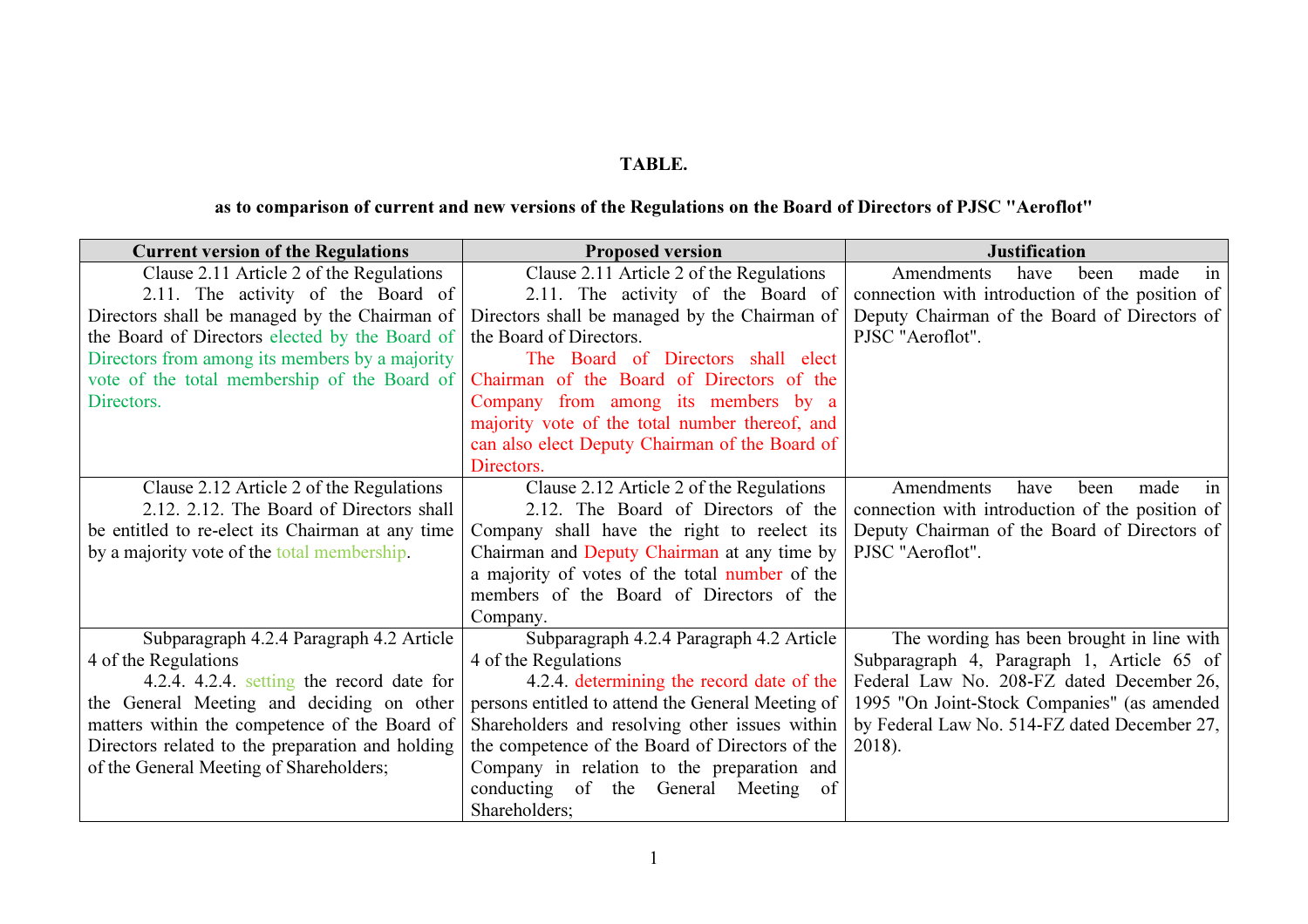| Subparagraph 4.2.16 Paragraph 4.2                | Subparagraph 4.2.4 Paragraph 4.2 Article             | The wording has been brought in line            |
|--------------------------------------------------|------------------------------------------------------|-------------------------------------------------|
| Article 4 of the Regulations                     | 4 of the Regulations                                 | with Paragraph 1, Article 51 of Federal Law No. |
| $4.2.16.$ $4.2.16.$<br>approving<br>internal     | 4.2.16.<br>approval of the internal                  | 208-FZ dated December 26, 1995 "On Joint-       |
| documents of the Company that regulate           | documents of the Company regulating the              | Stock Companies" (as amended by Federal Law     |
| activities of the Company's Board of Directors   | operations of the Board of Directors and             | No. 209-FZ dated July 19, 2018).                |
| and its Committees, except the Regulations on    | commissions of the Company Board of                  |                                                 |
| the Board of Directors of PJSC "Aeroflot", as    | Directors, which determine their competence          |                                                 |
| well as the general risk management and internal | and proceedings, determination of their              |                                                 |
| control policy of the Company, and defining the  | quantitative composition, appointment of the         |                                                 |
| principles of and approaches to creating a risk  | commission head and members and termination          |                                                 |
| management and internal control system in the    | of their powers, except for the Regulations on       |                                                 |
| Company;                                         | the Company Board of Directors, internal             |                                                 |
|                                                  | documents of the Company determining the             |                                                 |
|                                                  | Company's policy in the field of organization        |                                                 |
|                                                  | and implementation of internal audit, as well as     |                                                 |
|                                                  | the general risk management and internal control     |                                                 |
|                                                  | policies of the Company, defining the principles     |                                                 |
|                                                  | and approaches to organizing the system of risk      |                                                 |
|                                                  | management and internal control in the               |                                                 |
|                                                  | Company, and internal audit, and well as review      |                                                 |
|                                                  | of performance reports of the Company's Board        |                                                 |
|                                                  | of Directors committees established in a             |                                                 |
|                                                  | mandatory manner;                                    |                                                 |
| Subparagraph 4.2.20<br>Paragraph<br>4.2          | Subparagraph 4.2.20 Paragraph<br>4.2                 | The wording has been brought in line with       |
| Article 4 of the Regulations                     | Article 4 of the Regulations                         | the current version of the Federal Law "On      |
| 4.2.20. approval of a transaction or several     | 4.2.20. approval of a transaction or                 | Joint-Stock Companies".                         |
| interconnected transactions (including loans,    | several related transactions (including loan,        |                                                 |
| credits, pledges, guaranties), other<br>than     | credit, mortgage, guarantee), going beyond the       |                                                 |
| transactions carried out in the course of the    | transactions made in the course of their ordinary    |                                                 |
| Company's regular business operations, in        | business activities related to the acquisition,      |                                                 |
| connection with a purchase, alienation or        | alienation or possible alienation by a subsidiary,   |                                                 |
| possible alienation by the Company directly or   | directly or indirectly, of assets, the cost of which |                                                 |
| indirectly of assets the total value of          | exceeds one hundred million (100,000,000) US         |                                                 |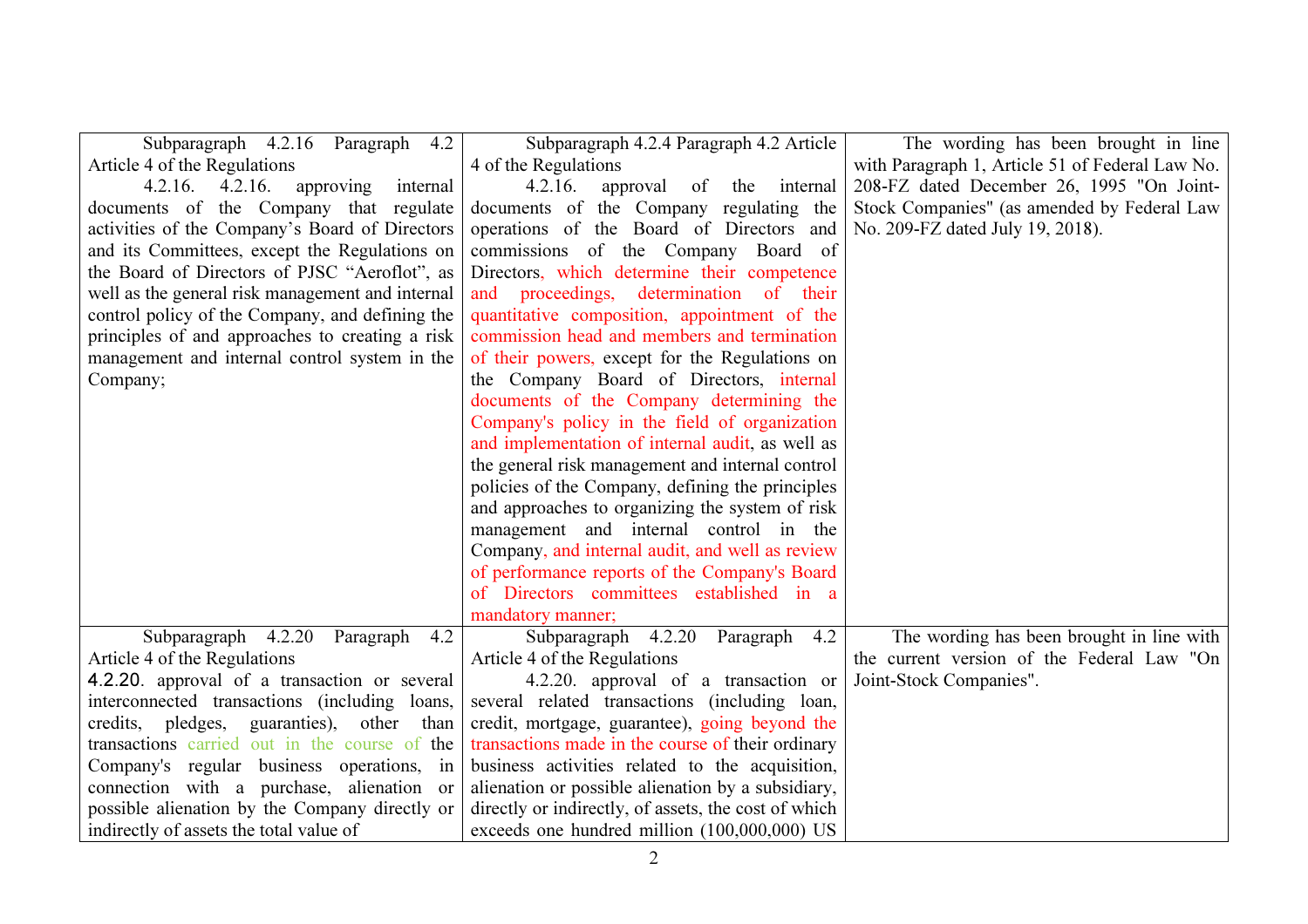| which exceeds 100,000,000 (one hundred               | dollars (or its equivalent) on the date of the       |                                            |
|------------------------------------------------------|------------------------------------------------------|--------------------------------------------|
| million) US dollars (or equivalent of the said       | decision to approve the transaction and is less      |                                            |
| amount) at the date of the decision on the           | than twenty-five (25) percent of the balance         |                                            |
| approval of the relevant transaction and is less     | sheet value of the Company's assets, determined      |                                            |
| than 25 (twenty-five) percent of the balance         | according to its financial statements for the last   |                                            |
| sheet value of the Company's assets assessed         | reporting date, as well as approval of               |                                            |
| according to the Company's financial statements      | transactions for the sale and purchase of aircraft,  |                                            |
| at the latest reporting date, as well as approval of | financial lease (leasing) of aircraft, for long-term |                                            |
| transactions for sale and purchase of aircrafts,     | lease of aircraft (over 1 year), for the pledge of   |                                            |
| financial lease (leasing) of aircrafts, long term    | aircraft as security for financing and refinancing   |                                            |
| leasing of aircrafts(above 1 year), aircraft         | of loans, except for the cases when it is            |                                            |
| mortgage as a security for financing and             | necessary to obtain consent or subsequent            |                                            |
| refinancing of credits, except for cases when        | approval for the execution of such transactions,     |                                            |
| entering into such transactions requires             | as for major transactions or as for transactions in  |                                            |
| authorization or subsequent approval in the          | which there is an interest;                          |                                            |
| order established for approval of major              |                                                      |                                            |
| transactions or transactions involving specific      |                                                      |                                            |
| interests;                                           |                                                      |                                            |
| Subparagraph 4.2.28, Paragraph 4.2,                  | Subparagraph 4.2.28, Paragraph 4.2,                  | The wording has been brought in line with  |
| Article 4 of the Regulations                         | Article 4 of the Regulations                         | the current version of the Federal Law "On |
| 4.2.28.4.2.28. determining the position              | 4.2.8. determining the position of the               | Joint-Stock Companies".                    |
| of the Company and its representatives during        | Company and its representatives during the           |                                            |
| consideration<br>by<br>governing<br>bodies<br>of     | consideration by the subsidiary management           |                                            |
| subsidiaries of approval of a transaction or a       | bodies of approving a transaction or a series of     |                                            |
| series of related transactions to be concluded by    | related transactions of subsidiary companies         |                                            |
| subsidiaries (including loan, credit, mortgage,      | (including loan, credit, mortgage, guarantee)        |                                            |
| guarantee), except for transactions made in the      | going beyond the scope of their ordinary             |                                            |
| ordinary course of business related to the           | business activities related to the acquisition,      |                                            |
| acquisition, disposal or potential disposal by a     | alienation or possible alienation by a subsidiary,   |                                            |
| subsidiary, directly or indirectly, of assets worth  | directly or indirectly, of assets, the cost of which |                                            |
| more than US\$100,000,000 (one hundred               | exceeds one hundred million (100,000,000) US         |                                            |
| million US dollars) (or its equivalent) as at the    | dollars (or its equivalent) as of the date of the    |                                            |
| date of the decision on the approval of the          | decision on the relevant transaction approval;       |                                            |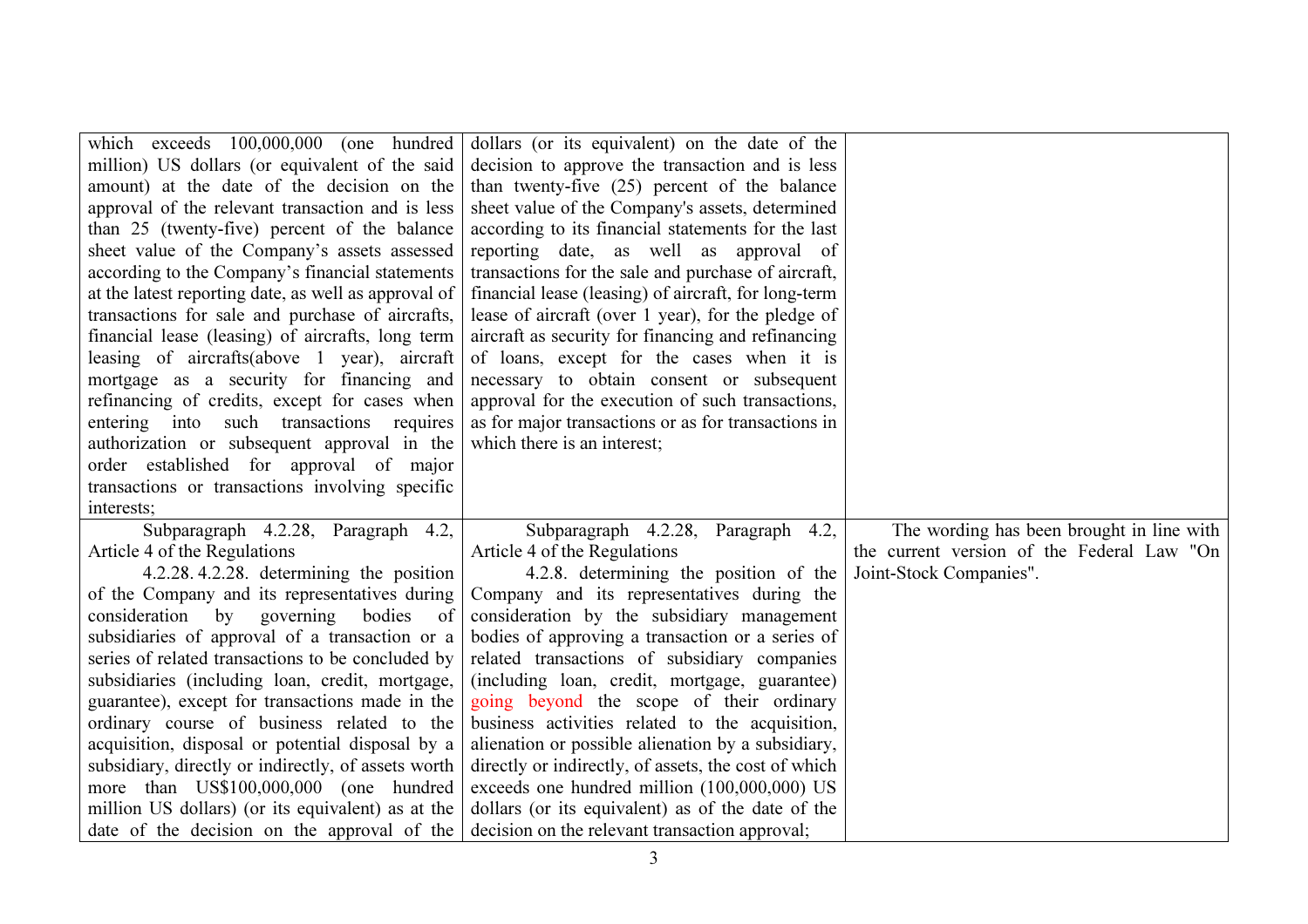| relevant transaction;                                                                                                                                                                                                                                                                                                                                                                                                                                              |                                                                                                                                                                                                                                                                                                                                                                                                                                                                                                                                                                                                                                                                                         |                                                                                                                                                                                                                                                                                                                                                                                             |
|--------------------------------------------------------------------------------------------------------------------------------------------------------------------------------------------------------------------------------------------------------------------------------------------------------------------------------------------------------------------------------------------------------------------------------------------------------------------|-----------------------------------------------------------------------------------------------------------------------------------------------------------------------------------------------------------------------------------------------------------------------------------------------------------------------------------------------------------------------------------------------------------------------------------------------------------------------------------------------------------------------------------------------------------------------------------------------------------------------------------------------------------------------------------------|---------------------------------------------------------------------------------------------------------------------------------------------------------------------------------------------------------------------------------------------------------------------------------------------------------------------------------------------------------------------------------------------|
|                                                                                                                                                                                                                                                                                                                                                                                                                                                                    |                                                                                                                                                                                                                                                                                                                                                                                                                                                                                                                                                                                                                                                                                         |                                                                                                                                                                                                                                                                                                                                                                                             |
|                                                                                                                                                                                                                                                                                                                                                                                                                                                                    |                                                                                                                                                                                                                                                                                                                                                                                                                                                                                                                                                                                                                                                                                         |                                                                                                                                                                                                                                                                                                                                                                                             |
|                                                                                                                                                                                                                                                                                                                                                                                                                                                                    | Subparagraph 4.2.35-4.2.37 Paragraph<br>4.2 Article 4 of the Regulations<br>4.2.35 Appointment and dismissal of the<br>official responsible for the organization and<br>implementation of internal audit (head of the<br>structural unit responsible for the organization<br>and implementation of internal audit), approval<br>of the terms of employment contract with such<br>official:<br>4.2.36. approval of the annual action plan<br>of the structural unit responsible for the<br>organization and implementation of internal<br>audit;<br>4.2.37. consideration of reports of the<br>structural unit responsible for the organization<br>and implementation of internal audit; | The wording was has been added in<br>accordance with Paragraph 2, Article 87.1 of<br>Federal Law No. 208-FZ dated December 26,<br>1995 "On Joint-Stock Companies" (as amended<br>by Federal Law No. 209-FZ dated July 19,<br>2018), as well as in accordance with the<br>recommendations contained in the international<br>standards for the professional practice of internal<br>auditing. |
| Article<br>Paragraph<br>5.2<br>5 <sup>5</sup><br>of<br>the<br>Regulations                                                                                                                                                                                                                                                                                                                                                                                          | of the<br>Paragraph 5.2<br>Article<br>$5\overline{)}$<br>Regulations                                                                                                                                                                                                                                                                                                                                                                                                                                                                                                                                                                                                                    | The wording has been amended in<br>connection with introduction of the function of                                                                                                                                                                                                                                                                                                          |
| 5.2. 5.2. Meetings of the Board of<br>Directors shall be called by the Chairman of the<br>Board at his/her own initiative or a person<br>authorized thereby. Meetings of the Board of<br>Directors may be called at the request of a<br>member of the Company's Board of Directors,<br>Audit Commission, Executive Board, General<br>Director, Auditor of the Company and<br>shareholders holding in the aggregate at least<br>10% of the Company's voting shares. | 5.2. The meeting of the Company Board<br>of Directors shall be convened by the Board<br>Chairman on their own initiative, or on the<br>initiative of the Deputy Chairman of the Board<br>of Directors (if elected) or by a person<br>authorized by the Chairman of the Board of<br>Directors. The Board of Directors meetings may<br>be convened at the request of a member of the<br>Board<br>of<br>Directors,<br>Company<br>Audit<br>Commission,<br>an official responsible<br>for                                                                                                                                                                                                    | Deputy Chairman of the Board of Directors, as<br>well as to bring it in line with Paragraph 1,<br>Article 68 of Federal Law dated December 26,<br>1995 No. 208-FZ "On Joint-Stock Companies"<br>(as amended by Federal Laws No. 120-FZ dated<br>August 07, 2001, No. 209-FZ dated July 19,<br>2018).                                                                                        |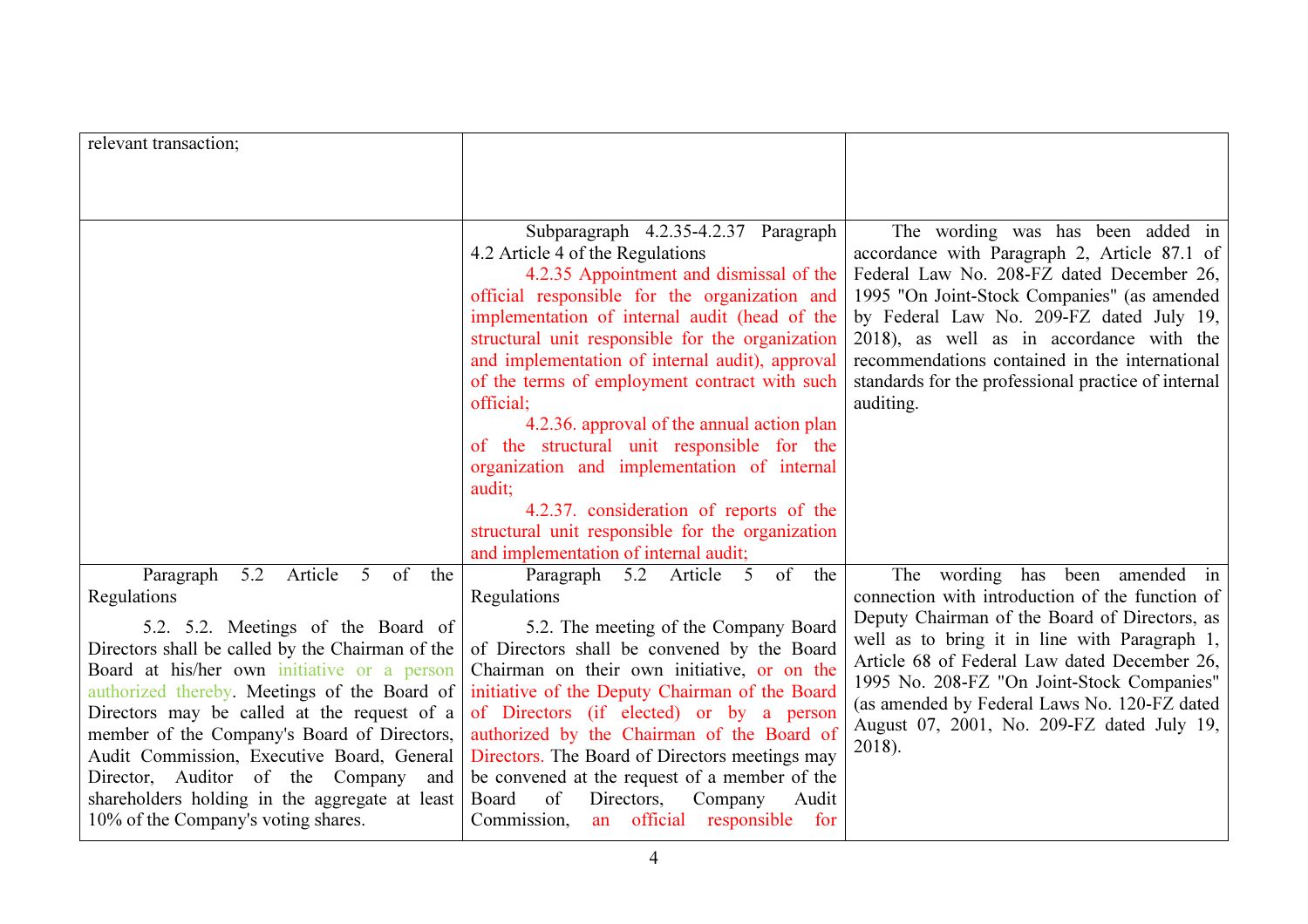|                                                                                                                                                                                                                                                                                                                                                                                                                                                                                                                                                                          | organizing and conducting internal audit (head<br>of the structural unit responsible for organizing<br>and conducting internal audit), Company<br>auditor, Company Executive Board, as well as<br>shareholders who own at least ten (10) percent<br>of the Company's voting shares.                                                                                                                                                                                                                                                                                                                                                                                                                                                                                                                                                  |                                                                                                                                                                                                                         |
|--------------------------------------------------------------------------------------------------------------------------------------------------------------------------------------------------------------------------------------------------------------------------------------------------------------------------------------------------------------------------------------------------------------------------------------------------------------------------------------------------------------------------------------------------------------------------|--------------------------------------------------------------------------------------------------------------------------------------------------------------------------------------------------------------------------------------------------------------------------------------------------------------------------------------------------------------------------------------------------------------------------------------------------------------------------------------------------------------------------------------------------------------------------------------------------------------------------------------------------------------------------------------------------------------------------------------------------------------------------------------------------------------------------------------|-------------------------------------------------------------------------------------------------------------------------------------------------------------------------------------------------------------------------|
| Article<br>5 <sup>5</sup><br>of<br>Paragraph<br>5.6<br>the<br>Regulations<br>5.6. Each member of the Board of<br>Directors has the right to invite specialists or<br>experts without the right to vote to the Board of<br>Directors meeting.                                                                                                                                                                                                                                                                                                                             | Paragraph<br>5 of the<br>5.6<br>Article<br>Regulations<br>5.6. Each of the Board of Directors with<br>the prior consent of the Board of Directors has<br>the right to invite specialists or experts without<br>the right to vote to the Board of Directors<br>meeting.                                                                                                                                                                                                                                                                                                                                                                                                                                                                                                                                                               | The adjustment was made to clarify the<br>procedure for inviting third parties to meetings<br>Board<br>of<br>of<br>the<br>Directors<br>of<br>PJSC "Aeroflot".                                                           |
| Paragraph<br>Article<br>6.1<br>6 of<br>the<br>Regulations<br>6.1. 6.1. The agenda of the Board of<br>Directors meeting shall include the items<br>proposed by shareholders holding in the<br>aggregate at least $2\%$ of the shares, members of<br>the Company's Board of Directors, Audit<br>Commission, Executive Board, Auditor and<br>General Director. The Board of Directors shall<br>consider items submitted by Board members<br>only provided that the member on whose<br>initiative the item was placed on the agenda is<br>personally present at the meeting. | Article<br>of the<br>Paragraph<br>6.1<br>6<br>Regulations<br>6.1. The agenda of the Board of<br>Directors meeting shall necessarily include<br>for<br>proposed<br>consideration<br>issues<br>by<br>shareholders holding in aggregate at least two<br>(2) per cent of voting shares, members of the<br>Board of Directors, Audit Commission,<br>Executive Board, an official responsible for<br>organizing and conducting internal audit (head<br>of the structural unit responsible for the<br>organization and implementation of internal<br>audit), Company auditor, as well as the General<br>Director. Issues submitted for consideration by<br>the Board of Directors by members of the<br>Company's Board of Directors shall be<br>considered only in full-time attendance at a<br>meeting of a member of the Company Board of | The wording has been brought in line with<br>Paragraph 1, Article 51 of Federal Law No. 208-<br>FZ dated December 26, 1995 "On Joint-Stock<br>Companies" (as amended by Federal Law No.<br>209-FZ dated July 19, 2018). |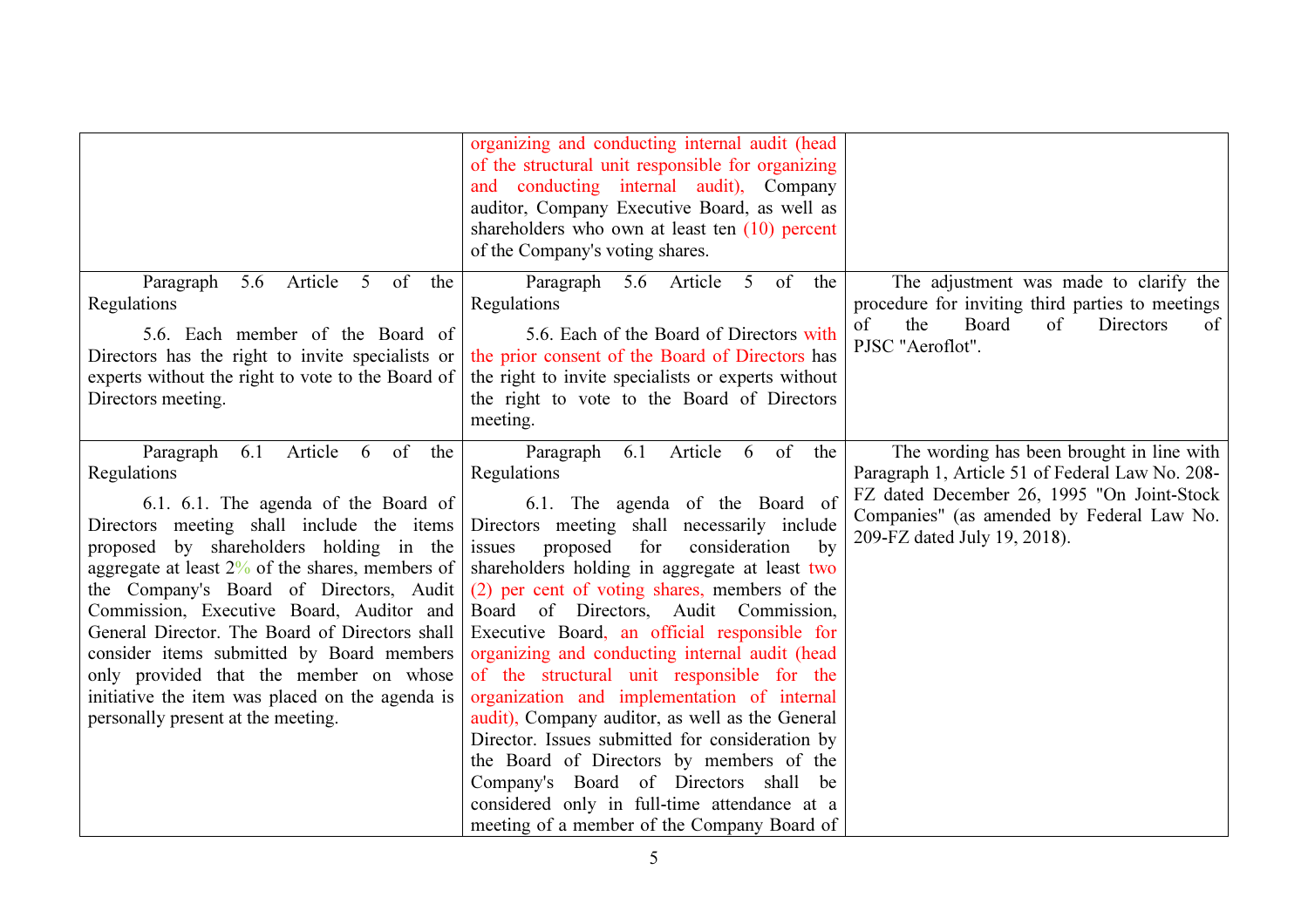|                                                                                                                                                                                                                                                                                                                                                                                                                                       | Directors, on whose initiative this matter is on<br>the agenda.                                                                                                                                                                                                                                                                                                                                                                                                                                                                                                              |                                                                                                                                                                                                                                                       |
|---------------------------------------------------------------------------------------------------------------------------------------------------------------------------------------------------------------------------------------------------------------------------------------------------------------------------------------------------------------------------------------------------------------------------------------|------------------------------------------------------------------------------------------------------------------------------------------------------------------------------------------------------------------------------------------------------------------------------------------------------------------------------------------------------------------------------------------------------------------------------------------------------------------------------------------------------------------------------------------------------------------------------|-------------------------------------------------------------------------------------------------------------------------------------------------------------------------------------------------------------------------------------------------------|
| Article<br>6 of<br>Paragraph<br>6.2<br>the<br>Regulations<br>6.2. Minutes shall be kept of all Board<br>of Directors meeting. Minutes shall be signed by<br>the Chairman of the meeting, who shall be<br>responsible for ensuring that the minutes are<br>done correctly, and the Secretary of the meeting.<br>The minutes of all the Board of Directors<br>meetings shall be available to any Company<br>shareholder for inspection. | Article<br>Paragraph<br>6.2<br>6<br>of<br>the<br>Regulations<br>6.2. Minutes shall be kept at the meeting<br>of the Board of Directors. Minutes shall be<br>signed by the Meeting Chairman, who is<br>responsible for the correctness of the minutes,<br>and the Meeting Secretary.                                                                                                                                                                                                                                                                                          | The wording has been corrected in<br>connection with the introduction of the function<br>of the Deputy Chairman of the Board of<br>Directors, as well as in connection with the<br>harmonization with the Federal Law "On Joint-<br>Stock Companies". |
| 7.1 Article 7 of<br>Paragraph<br>the<br>Regulations<br>7.1. 7.1. The Chairman of the Board of<br>Directors shall be an official and authorized<br>representative the Company's Board of Directors<br>in all authorities. For the period of his/her<br>absence the Chairman of the Board may assign<br>another member of the Board of Directors to<br>carry out his/her respective duties.                                             | Paragraph<br>7.1<br>Article<br>7 of the<br>Regulations<br>7.1. The Chairman of the Board of<br>Directors shall be the official and authorized<br>representative of the Company Board of<br>Directors in all instances. During the Chairman<br>absence, their authority shall be executed by the<br>Deputy Chairman of the Board of Directors (if<br>such were elected), and in the absence of the<br>Chairman of the Board of Directors and their<br>Deputy, any member of the Company Board of<br>Directors on behalf of the Chairman of the<br>Company Board of Directors. | The wording has been corrected in<br>connection with introduction of the position of a<br>Deputy Chairman of the Board of Directors of<br>PJSC "Aeroflot".                                                                                            |
| 10.1 Article 10 of the<br>Paragraph<br>Regulations<br>10.1. .1. During the term of their office,                                                                                                                                                                                                                                                                                                                                      | Paragraph 10.1 Article 10 of the<br>Regulations<br>10.1. The members of the Board of                                                                                                                                                                                                                                                                                                                                                                                                                                                                                         | The wording has been brought in line with<br>Federal<br>Law No.<br>current<br>$79-FZ$<br>the<br>dated July 27, 2004 "On the Public Service of<br>the Russian Federation".                                                                             |